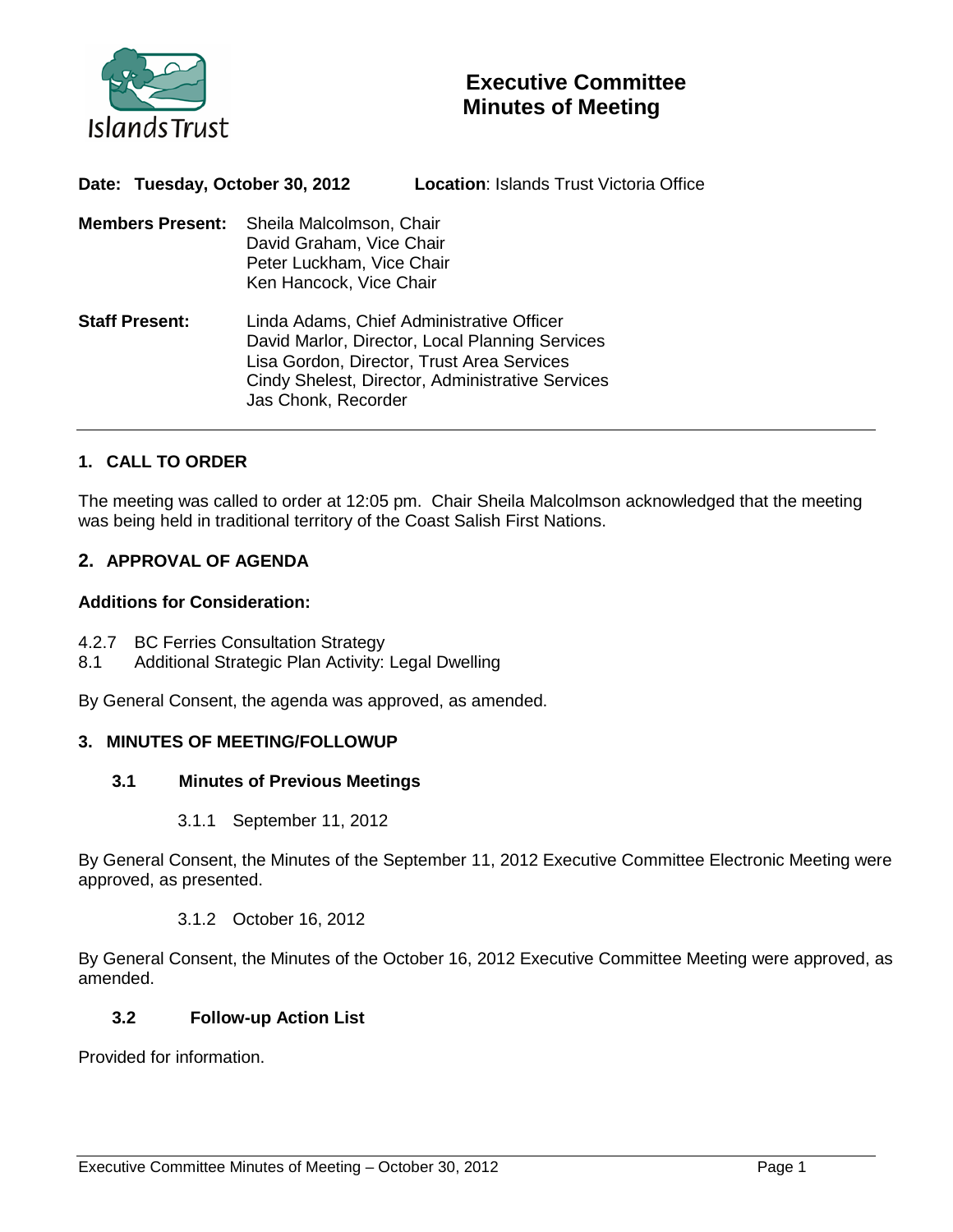# **4. TRUST AREA SERVICES** (L. Gordon)

## **4.1 Updates**

## 4.1.1 Director's Update

Director of Trust Area Services Lisa Gordon updated the Executive Committee on follow up action list items and current activities.

## **4.2 Other**

4.2.1 May 2013 Island Studies Conference, staff advice on topics

Staff asked for feedback on the topics that Islands Trust might want to discuss at the conference. Executive Committee directed staff to develop a proposal for the Islands Studies Conference on the governance.

4.2.2 Puget Sound Partnership Request (from Oct. 16)

This item was deferred to a future meeting.

4.2.3 Howe Sound Management Plan – Clarify scope of activity (from Oct. 16)

This item was deferred to a future meeting.

4.2.4 October 26 NMCA meeting follow-up

Staff provided update on the October 26 meeting of National Marine Conservation Area. Executive Committee members also provided their feedback on the meeting.

4.2.5 Compliance Coal Corp re Raven Coal Mine

Staff was directed to draft a reply for Chair's signature to Canadian Environmental Assessment Agency.

4.2.6 Trans Mountain Updates – how to distribute

Staff asked for direction on how to distribute the updates from Trans Mountain Expansion Project. Staff was directed to sign up all Trustees.

Staff was directed to draft a reply for Chair's signature to President of Kinder Morgan, Ian Anderson on the consultation notification, timing, location and scope. Staff was also directed to send a message to subscribers noting the upcoming consultations about BC Ferries and the proposed Trans Mountain Pipeline Expansion project.

4.2.7 BC Ferries Consultation Strategies

### Recommendation

It was Moved and Seconded:

That the Executive Committee direct staff to provide research and communication support for the BC Ferries consultation such as:

- 1. Backgrounder to support islanders' participation in the ferry consultation
- 2. An Request for Decision to Council for December 21 deadline
- 3. Communications such as an op-ed
- 4. Advice to Local Trust Committees on participation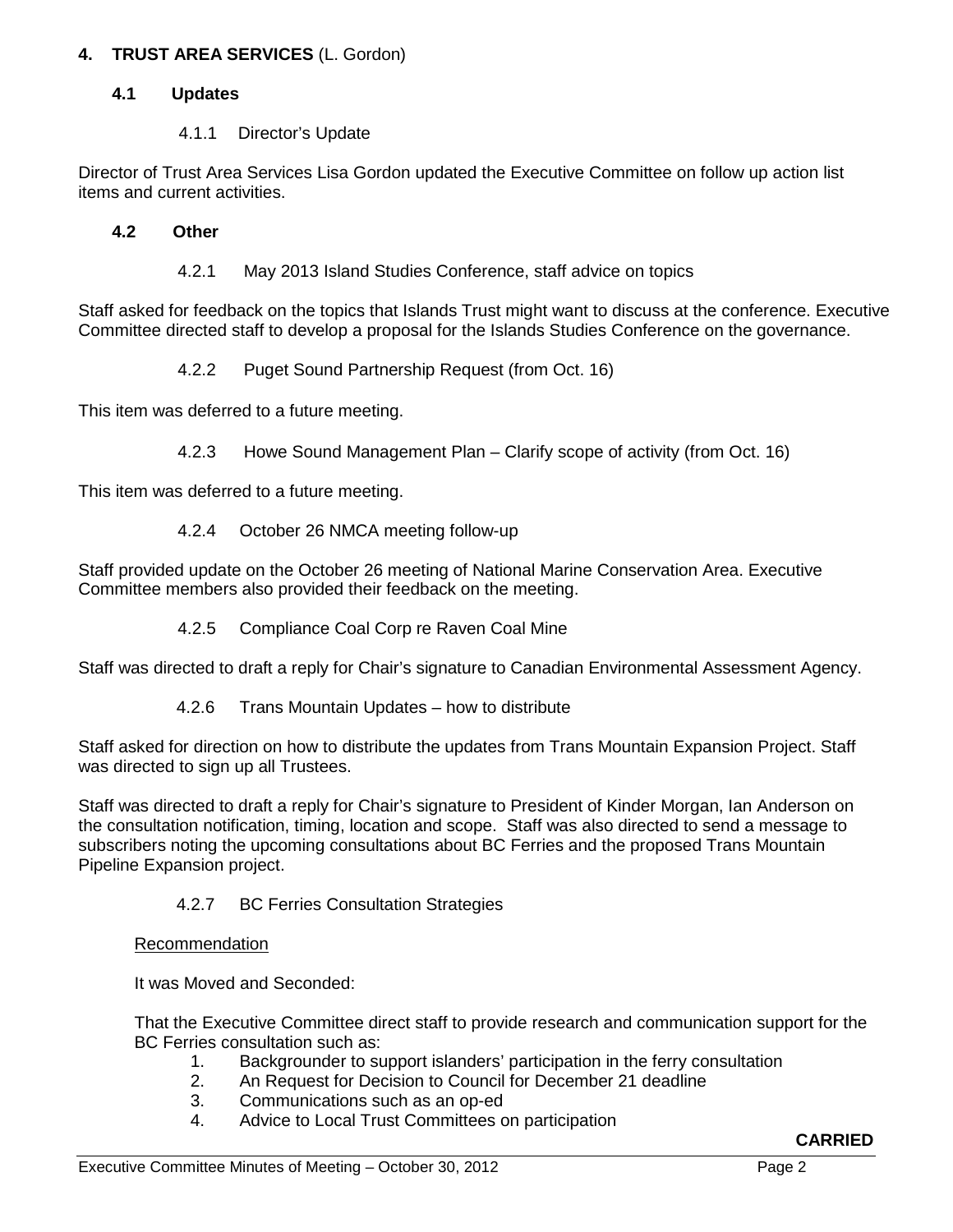### Recommendation

It was Moved and Seconded:

That the Executive Committee request that the strategic plan reflect the need for \$5,000 for technical support for ferry advocacy from the 2012-2013 budget.

**CARRIED**

## **5. LOCAL PLANNING SERVICES** (D. Marlor)

### **5.1 Updates**

5.1.1 Director's Update

Director of Local Planning Services David Marlor updated the Executive Committee on follow up action list items and current activities.

### 5.1.2 Local Trust Committee Chair Updates

Executive Committee members provided verbal updates on recent activities in their roles as local trust committee chairs.

### **6. ADMINISTRATIVE SERVICES** (C. Shelest)

### **6.1 Updates**

6.1.1 Director's Update

Director of Administrative Services Cindy Shelest updated the Executive Committee on follow up action list items and current activities.

### **7. EXECUTIVE/TRUST COUNCIL** (L. Adams)

#### **7.1 Updates**

7.1.1 Chief Administrative Officer's Update

Chief Administrative Officer Linda Adams updated the Executive Committee on follow up action list items and current activities.

#### **7.2 Other**

7.2.1 Trust Council Followup Action List - revised

Staff was directed to look at Islands Trust policies and bring back to Executive Committee.

7.2.2 December Council Program - revised

Received as information.

7.2.3 Agricultural Land Commission Session Outline - revised

Staff was directed to send out session outline to Trustees in advance of the Trust Council meeting and also request Trustees to submit questions in advance for the session.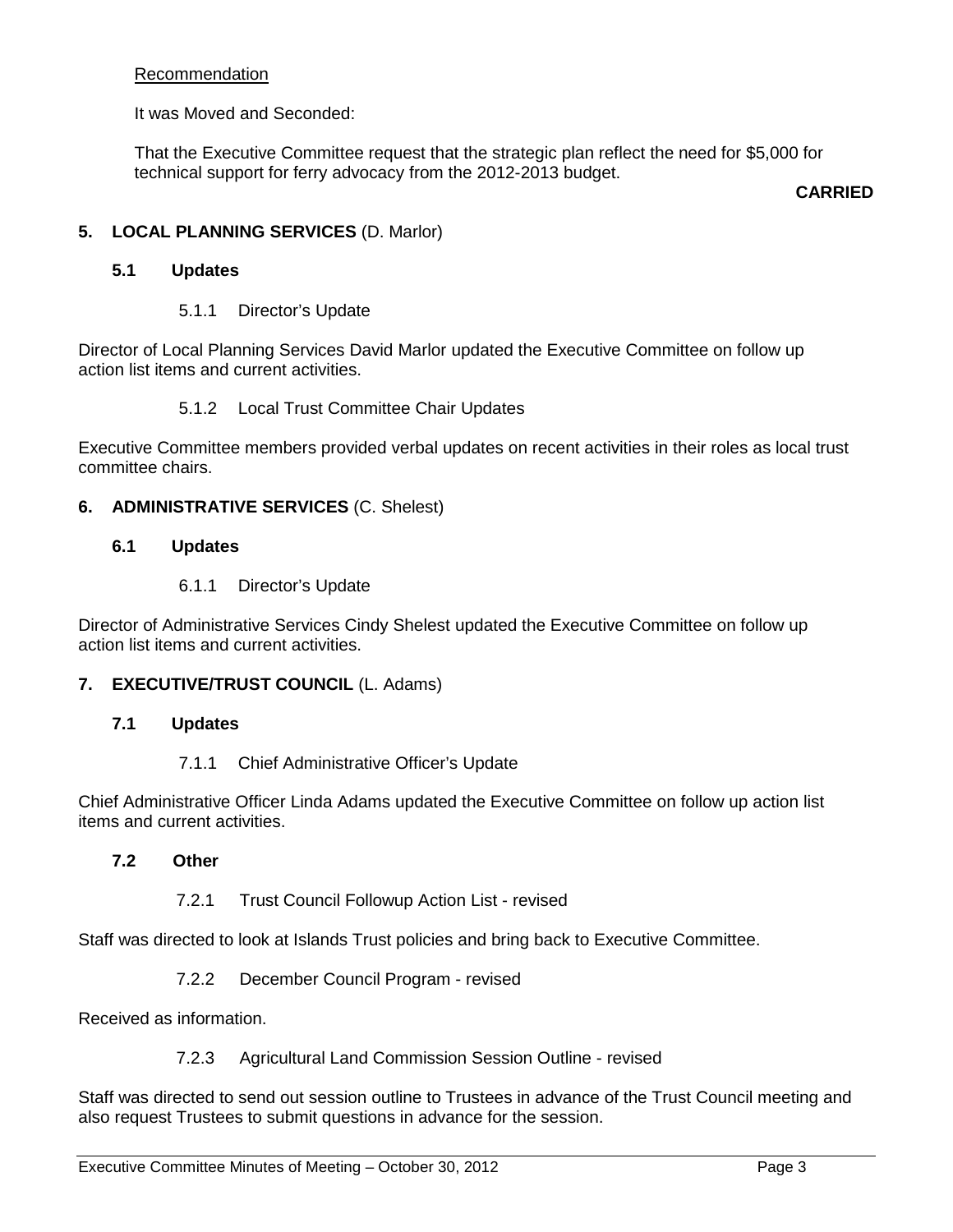7.2.4 Strategic Plan – next discussion draft

Executive Committee discussed the recent strategic plan draft.

Executive Committee discussed how to distribute the Strategic Plan to local trust committees. Staff was directed to bring back ideas on how to provide context to local trust committees.

7.2.5 Salt Spring Island Governance Study – verbal update

Linda Adams provided verbal update to Executive Committee on the Salt Spring Island Governance Study to date.

7.2.6 Hon. Bill Bennett reply to Islands Trust Meeting Request

Staff was directed to look at early January meeting date for Executive Committee to meet with the Minister.

# 7.2.7 Executive Committee Work Program

Staff was directed to provide advice on Executive Committee work program management and priorization. Executive Committee also noted that the work program should be amended to include BC Ferries consultation as top three current priorities.

# **8. NEW BUSINESS**

# **8.1 Additional Strategic Plan Activity: Legal Dwelling**

This item was deferred to next meeting.

David Graham left the meeting at 4:00 pm.

### **9. CLOSED SESSION**

#### Recommendation

It was Moved and Seconded:

That the meeting be closed to the public pursuant to s.  $90(1)(c)$ , (g) and  $90(2)(c)$  of the Community Charter to discuss matters related to labour relations and other employee relations, litigation or potential litigation, and the consideration of information received and held in confidence related to negotiations with the provincial government, and that staff attend the meeting.

# **CARRIED**

The meeting was closed to the public at 4:00 pm. The meeting reopened to the public at 5:50 pm.